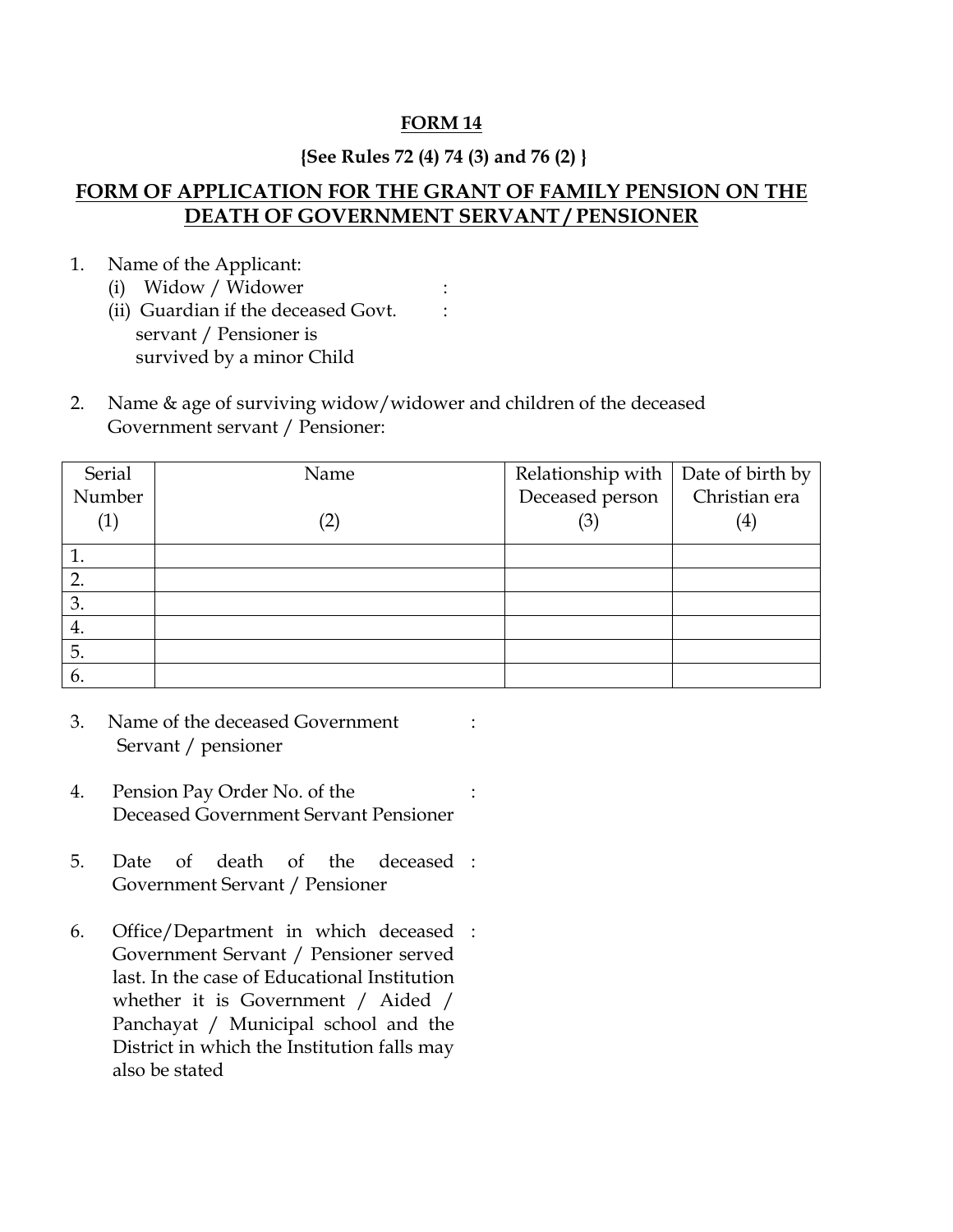- 7. If the applicant is a guardian, his date of : birth and relationship with the deceased Government Servant / Pensioner
- 8. (i) If the applicant is widow / widower : the details of the amount of service pension if any which she/he may be in receipt on the date of death of the husband / wife.
	- (ii) If the widow / widower or the son / daughter is employed, the details of such employment

:

- 9. Full Address of the Applicant :
- 10. Name of the Treasury or Sub-Treasury at : which payment desired
- 11. Indicate whether Family Pension is : admissible from any other source (Military / Government of India / Local Body)
- 12. Signature or left hand thumb impression : of the applicant  $(X)$
- 13. Enclosure:

(i) Two specimen signatures of the : applicants duly attested (to be furnished in two separate sheets)

(ii) Two copies of passport size : photograph of the applicant duly attested.

(iii) Two slips each bearing left hand : thumb and finger impressions of the applicant, duly attested.

(iv)Descriptive Roll of the applicant, : duly attested indicating (a) height and (b) Personal marks if any, on the hand, face etc. (To be furnished in duplicate)